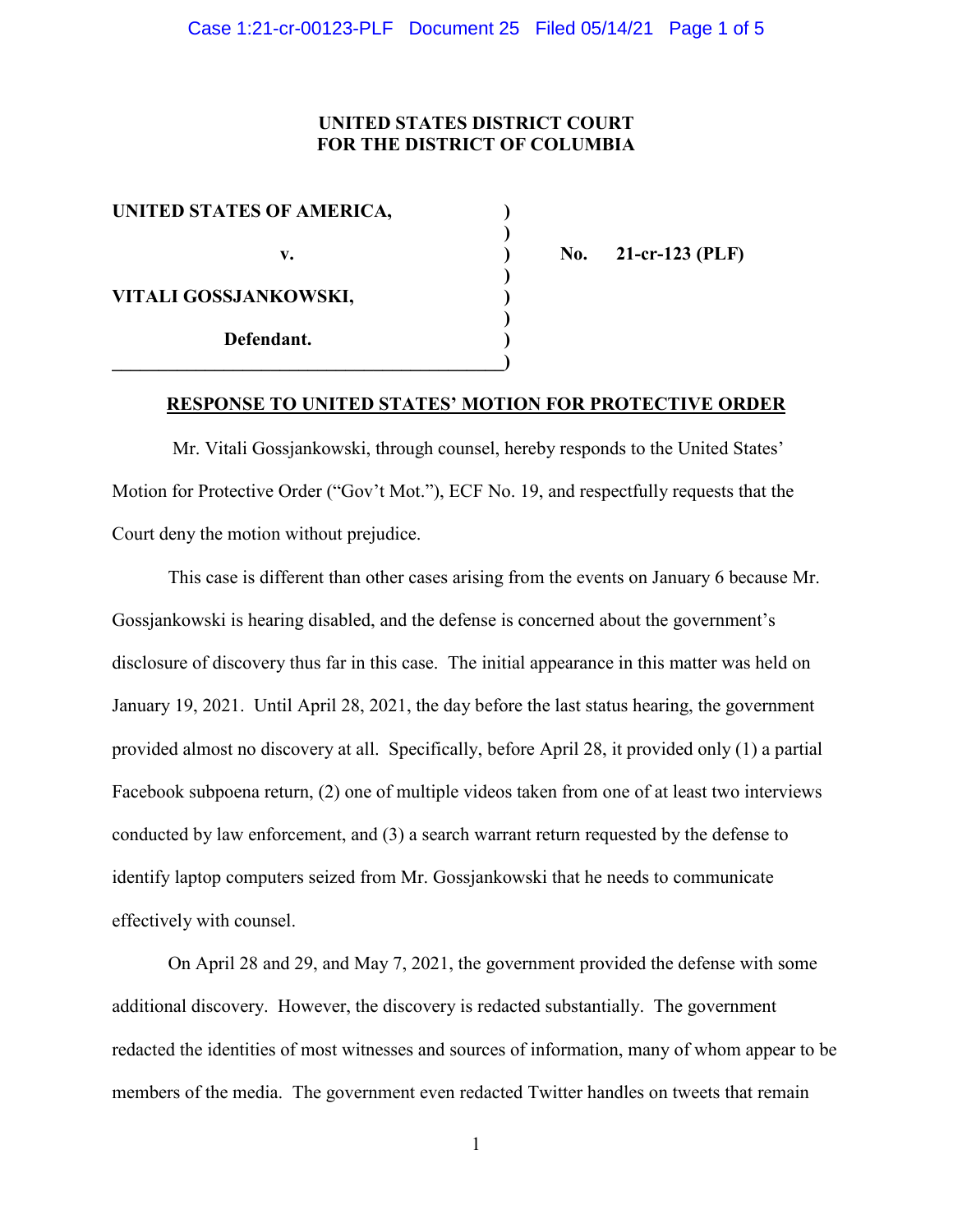### Case 1:21-cr-00123-PLF Document 25 Filed 05/14/21 Page 2 of 5

public. The purpose of these redactions is unclear and inhibits the defense's ability to evaluate and investigate the case.

Federal Rule of Criminal Procedure  $16(d)(1)$  allows the Court to, "for good cause, deny, restrict, or defer discovery or inspection, or grant other appropriate relief" by entering a protective order. Protective orders, however, "are the exception, not the rule, and appropriate reasons must be given for their entry." *United States v. Stone*, No. 10-20123, 2012 WL 137746, at \*3 (E.D. Mich. Jan. 18, 2012). "The party seeking a protective order bears the burden of proving its necessity and must articulate specific facts showing clearly defined and serious injury resulting from the discovery sought." *United States v. One Gulfstream G-V Jet Aircraft Displaying Tail No. VPCES*, 304 F.R.D. 10, 12 (D.D.C. 2014) (quotation marks omitted) (quoting *Avirgan v. Hull*, 118 F.R.D. 252, 254 (D.D.C. 1987)). *See also United States v. Smith*, 985 F. Supp. 2d 506, 523 (S.D.N.Y. 2013) ("Good cause exists 'when a party shows that disclosure will result in a clearly defined, specific and serious injury.'" (quoting *In re Terrorist Attacks on September 11, 2001,* 454 F. Supp. 2d 220, 222 (S.D.N.Y. 2006))). "A finding of harm must be based on a particular factual demonstration of potential harm, not on conclusory statements." *Id.* (quotation marks and citation omitted).

The government does not articulate any specific facts that demonstrate an alleged harm that would occur in the absence of a protective order in this case. Rather, the government emphasizes "both . . . the number of defendants prosecuted and the nature and volume of the evidence" and argues that "[t]he entry of the order will facilitate the government's ability to provide voluminous discoverable materials expeditiously, while adequately protecting the United States' legitimate interests." Gov't Mot. at 2, 5. But the government has not presented any information from which to conclude that the discovery the government seeks to protect would

2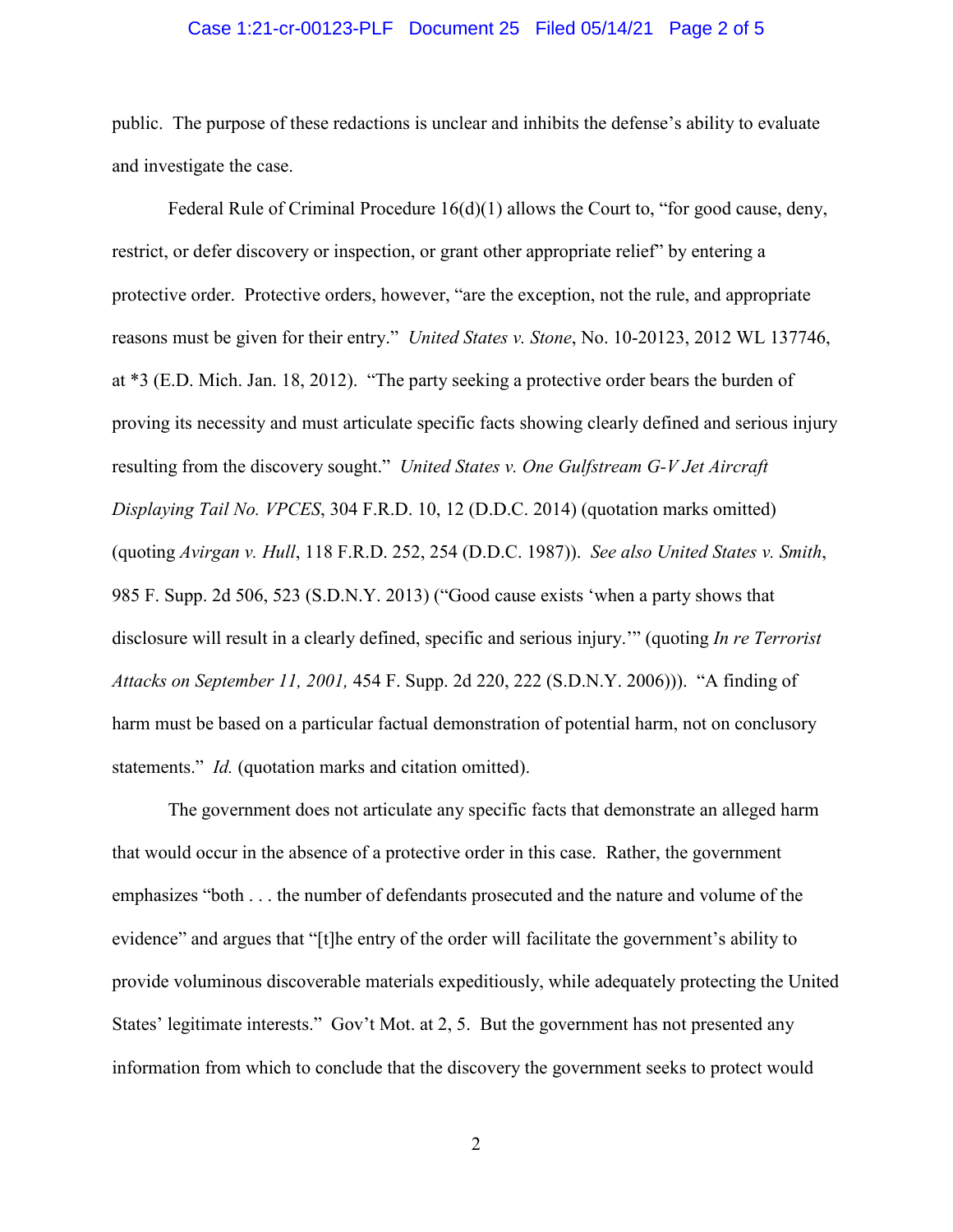### Case 1:21-cr-00123-PLF Document 25 Filed 05/14/21 Page 3 of 5

"result in a clearly defined, specific and serious injury" in the absence of a protective order in this particular case. *Id.* Thus, the government has provided no justification to support the issuance of a protective order. Accordingly, based on the current record, the Court should deny the government's motion without prejudice.

The government's proposed protective order would permit it to designate unilaterally key witness identities and sources of information (that it has so far declined to provide) and other large swaths of discovery, much of which the government obtained from the public domain, as "Sensitive" or "Highly Sensitive" based on its subjective evaluation or non-evaluation. The proposed protective order requires the defense to comply with restrictions on material that the government is required to disclose, and which Mr. Gossjankowski is entitled to receive. The proposed order burdens the defense with obligations to protect unidentified and unspecified discovery when the government has not explained why any discovery information needs to be protected *in this case.* There is no allegation that Mr. Gossjankowski engaged in a criminal conspiracy or that he poses a threat to any individual. In addition, Mr. Gossjankowski did not enter the Capitol building. Thus, any U.S. Capitol video footage relevant to the case shows only the outside of the building. Disclosure of videos showing the outside of the Capitol building will in no way compromise security at the U.S. Capitol. The Court should require the government to request protection for only certain specific documents and information, rather than impose provisional burdens on the defense by granting the government broad authority to "protect" yetto-be-disclosed or -specified information.

The government's proposed protective order also requires defense counsel to "review the terms of this Order" with Mr. Gossjankowski, and "obtain a fully executed copy of Attachment A" and "file a copy with the Court," "before providing [him] access to Sensitive or Highly

3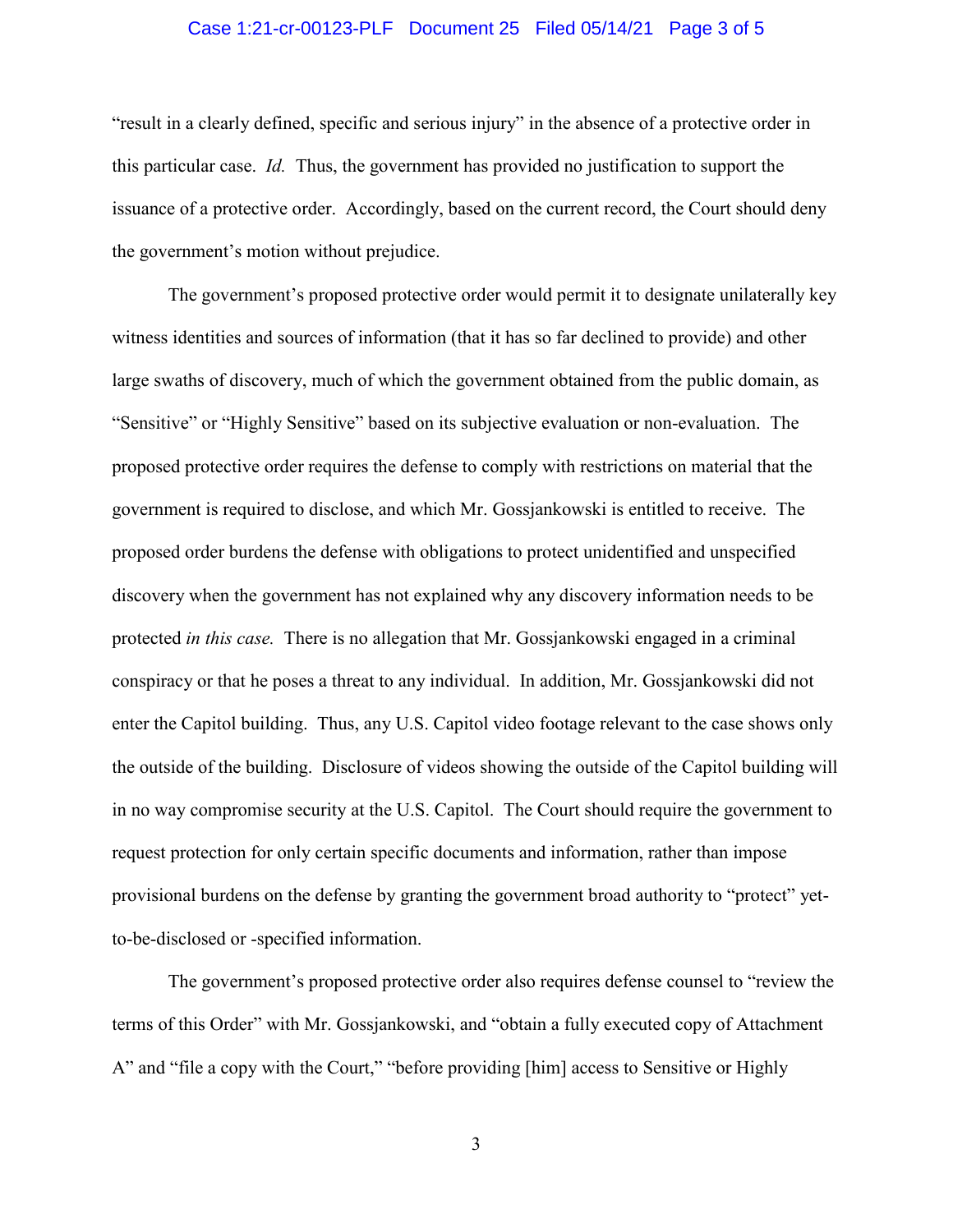#### Case 1:21-cr-00123-PLF Document 25 Filed 05/14/21 Page 4 of 5

Sensitive materials." Gov't Proposed PO  $\P$  13, ECF No. 19-1.<sup>1</sup> The government did not file "Attachment A." Entitled "Defendant's Acceptance," it requires the defendant "to voluntarily agree" to all of the terms of the protective order, disclose privileged information regarding the consultation with counsel about it, and affirm full satisfaction with counsel regarding the both the protective order and "all matters relating to it." *See, e.g., United States v. Miller*, No. 21-cr-266 (TSC), Gov't Proposed PO at 7, ECF No. 15-3.

"Attachment A" implicates attorney/client privilege as well as Mr. Gossjankowski's rights to the effective assistance of counsel and to prepare and assist in his defense, and compels him to make statements on the docket, in order to receive discovery that he is entitled to receive and which the government *must* provide to him. Defense counsel may have a conflict of interest in advising a client to sign and agree to the "Acceptance" the government demands. In addition to being constitutionally problematic, "Attachment A" is unnecessary: the Court has the authority to enforce a protective order that it enters against the parties, and the government could bring additional criminal charges or request sentencing enhancements based on a defendant's failure to abide by the Court's order. Therefore, if the Court finds good cause to enter the government's proposed protective order in this case, the Court should strike in its entirety the second sentence of paragraph 13.

#### **CONCLUSION**

For the foregoing reasons, the Court should deny the government's motion without prejudice and require the government to identify with specificity the discovery material it seeks

 $\overline{\phantom{a}}$ 

 $<sup>1</sup>$  Because Mr. Gossjankowski does not currently have a laptop computer, it is extremely difficult</sup> for defense counsel to communicate and review documents with him. The size of his cell phone screen is too small to allow for meaningful and effective communication with an ASL interpreter and defense counsel, with or without document-sharing.